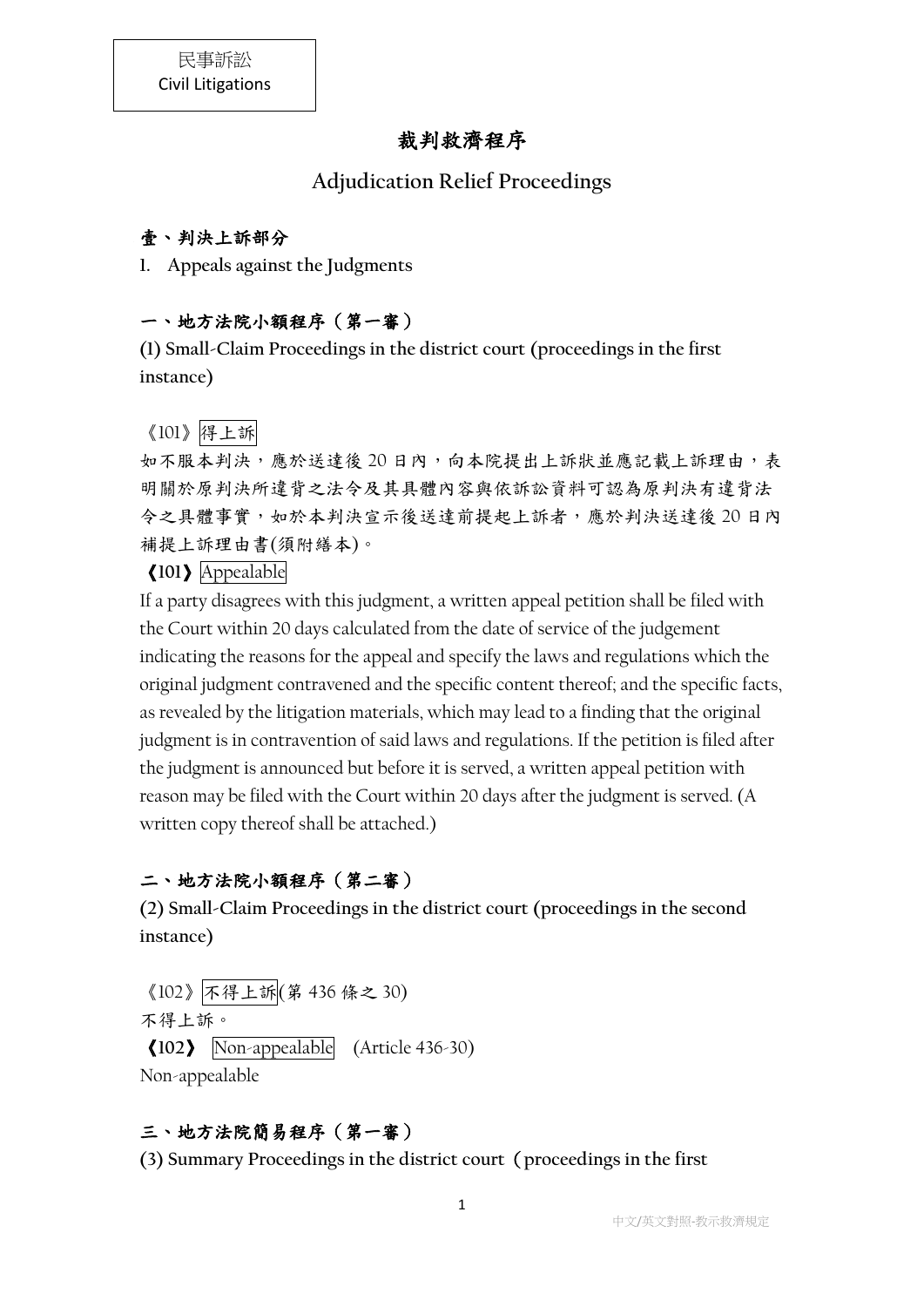**instance**)

《103》得上訴

如不服本判決,應於判決送達後 20 日內向本院提出上訴狀。

《**103**》Appealable

If a party disagrees with this judgment, a written appeal petition shall be filed with the Court within 20 days calculated from the date of service of the judgement.

### 四、地方法院簡易程序(第二審)

**(4) Summary Proceeding in the district court (proceedings in the second instance)**

《104》得上訴

如不服本判決,僅得以適用法規顯有錯誤為理由逕向最高法院提起上訴, 但須 經本院之許可。

如不服本判決,應於判決送達後20日內向本院提出上訴狀,其未表明上訴理由 者,應於上訴後 20 日內向本院提出上訴理由書(均須按他造當事人之人數附繕 本)。

上訴時應提出委任律師或具有律師資格之人之委任狀,如委任律師提起上訴 者,應一併繳納上訴裁判費。

不得上訴【同《102》】

《**104**》Appealable

If a party disagrees with this judgment, an appeal against this judgment may be filed directly to the Supreme Court only when it is based on the ground that there is a manifest error in the application of the law, provided that such filing is approved by the Court.

If a party disagrees with this judgment, a written appeal petition shall be filed with the Court within 20 days calculated from the date of service of the judgement. If the reasons are not set forth in the appeal petition, a written appeal petition with reason may be filed with the Court within 20 days after filing the appeal. (The number of the written copies thereof to be attached shall all be the same as the number of opposing parties.)

When an appeal is filed, a power of attorney retaining an attorney or a person qualified to act as an attorney shall be submitted; If the appeal is filed by a retained attorney, the court costs on the appeal shall be paid along with the filing.

Non-appealable【the same as《102》】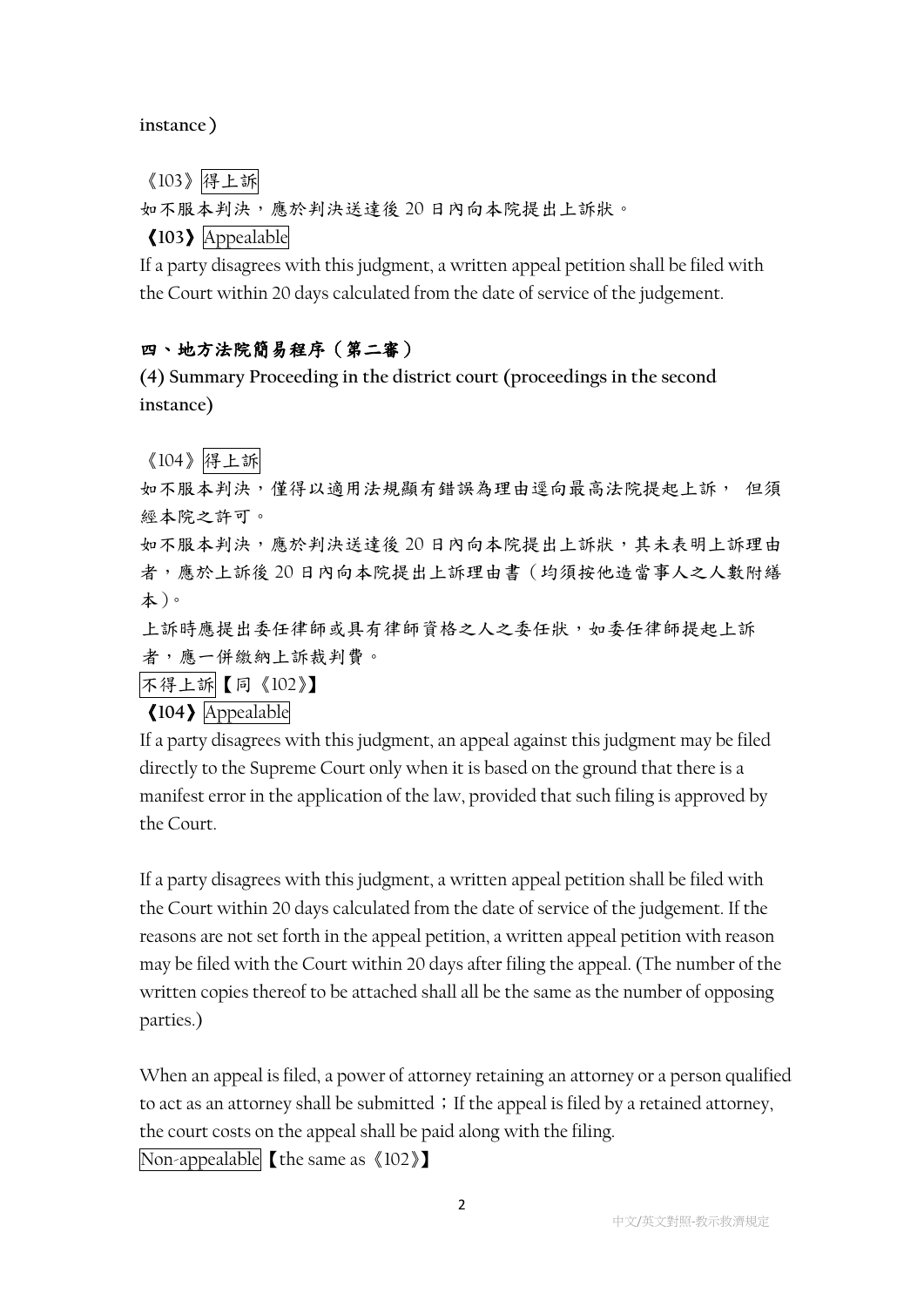#### 五、地方法院通常程序

**(5) Regular Proceedings in the district court**

得上訴【同《103》】 Appealable 【the same as 《103》】

不得上訴(除字)【同《102》】 Non-appealable (chu-tzu) [the same as  $\langle 102 \rangle$ ]

### 六、高等法院(第一審)

**(6) High Court**(**proceedings in the first instance**)

《105》得上訴

如不服本判決,應於判決送達後 20 日內向本院提出上訴狀,其未表明上訴理由 者,應於上訴後 20 日內向本院提出上訴理由書(均須按他造當事人之人數附繕 本)。

上訴時應提出委任律師或具有律師資格之人之委任狀。如委任律師提起上訴 者,應一併繳納上訴裁判費。

不得上訴【同《102》】

《**105**》Appealable

If a party disagrees with this judgment, a written appeal petition shall be filed with the Court within 20 days calculated from the date of service of the judgement. If the reasons are not set forth in the appeal petition, a written appeal petition with reason may be filed with the Court within 20 days after filing the appeal. (The number of the written copies (The number of the written copies thereof to be attached shall all be the same as the number of opposing parties.)

When an appeal is filed, a power of attorney retaining an attorney or a person qualified to act as an attorney shall be submitted; If the appeal is filed by a retained attorney, the court costs on the appeal shall be paid along with the filing.

Non-appealable【the same as《102》】

#### 七、高等法院(第二審)

**(7) High Court (proceedings in the second instance)**

得上訴【同《105》】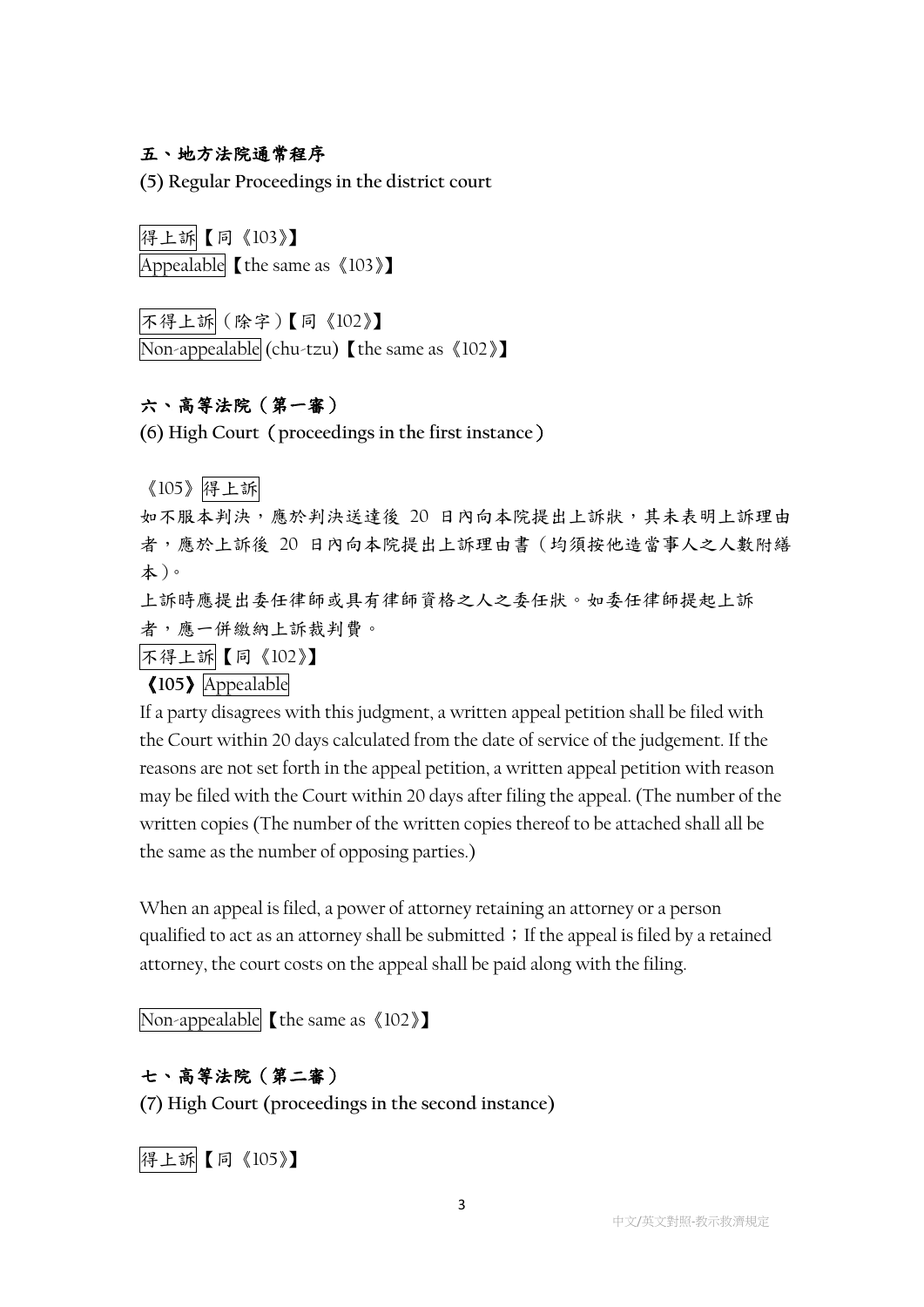Appealable 【the same as 《105》】

《106》不得上訴 《**106**》Non-appealable

〈106-1〉兩造均不得上訴

〈**106-1**〉 No appeals from both parties.

〈106-2〉上訴人不得上訴

〈**106-2**〉 No appeals from the appellant.

〈106-3〉被上訴人不得上訴

〈**106-3**〉 No appeals from the appellee.

〈106-4〉附帶上訴人不得上訴

〈**106-4**〉 No appeals from the incidental appellant.

#### 貳、裁定抗告、再抗告部分

**2. Appeals and Re-appeals against Rulings**

#### 一、地方法院小額程序(第一審)

**(1) Small-Claim Proceedings in the district court (proceedings in the first instance)**

《107》得抗告(第 436 條之 24)

如不服本裁定,須以違背法令為理由,於裁定送達後 10 日內向本院提出抗告狀, 並繳納抗告裁判費新台幣 1,000 元。

《**107**》Right to interlocutory appeal (Article 436-24)

If a party disagrees with this ruling, a written interlocutory appeal petition shall be filed with the Court based on the ground that there is a manifest error in the application of the law, within 10 days calculated from the date of service of the ruling, and the court costs of NTD1,000 on an interlocutory appeal against a ruling shall be paid.

#### 二、地方法院小額程序(第二審)

**(2) Small-Claim Proceedings in the district court (proceeding in the second instance)**

《108》不得抗告(第 436 條之 30)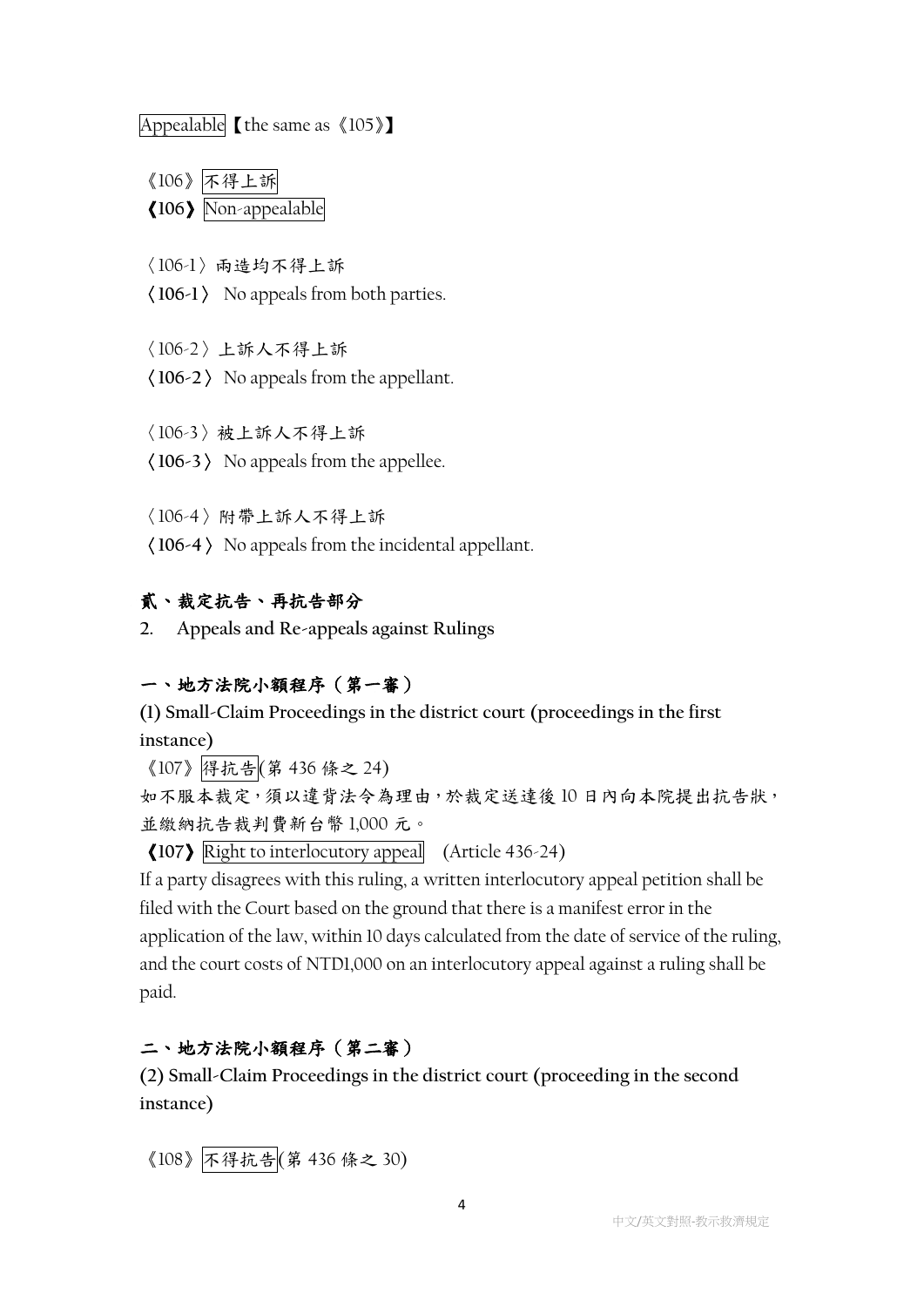不得抗告

《**108**》 No appeals may be against the ruling (Article 436-30) No appeals may be raised against the ruling.

《109》不得再抗告

不得再抗告。

《**109**》 No re-appeals allowed against the ruling

No re-appeals are allowed against the ruling.

#### 三、地方法院簡易程序(第一審)

**(3) Summary Proceedings in the district court (proceedings in the first instance)**

#### 《110》得抗告

如不服本裁定,應於收受送達後 10 日內向本院提出抗告狀,並應繳納抗告裁判 費新台幣1,000 元。

《**110**》Right to interlocutory appeal

If a party disagrees with this ruling, a written interlocutory appeal petition shall be filed with the Court within 10 days calculated from the date of service of the ruling, and the court costs of NTD1,000 on an interlocutory appeal against a ruling shall be paid.

《111》得抗告(核定價額並命補費)

核定訴訟標的價額部分,如不服本裁定,應於收受送達後 10 日內向本院提出抗 告狀,並應繳納抗告裁判費新台幣1,000 元。

命補繳裁判費部分不得抗告。

《**111**》Right to interlocutory appeal (determination of the value of a claim, and order to pay off the fees)

If a party disagrees with this ruling regarding the portion of the determination of the value of a claim, a written interlocutory appeal petition shall be filed with the Court within 10 days calculated from the date of service of the ruling, and the court costs of NTD1,000 on an appeal against the ruling shall be paid.

No interlocutory appeals may be taken from the ruling made to order to pay off the court costs.

#### 四、地方法院簡易程序(第二審)

**(4) Summary Proceedings in the district court (proceedings in the second instance)**

5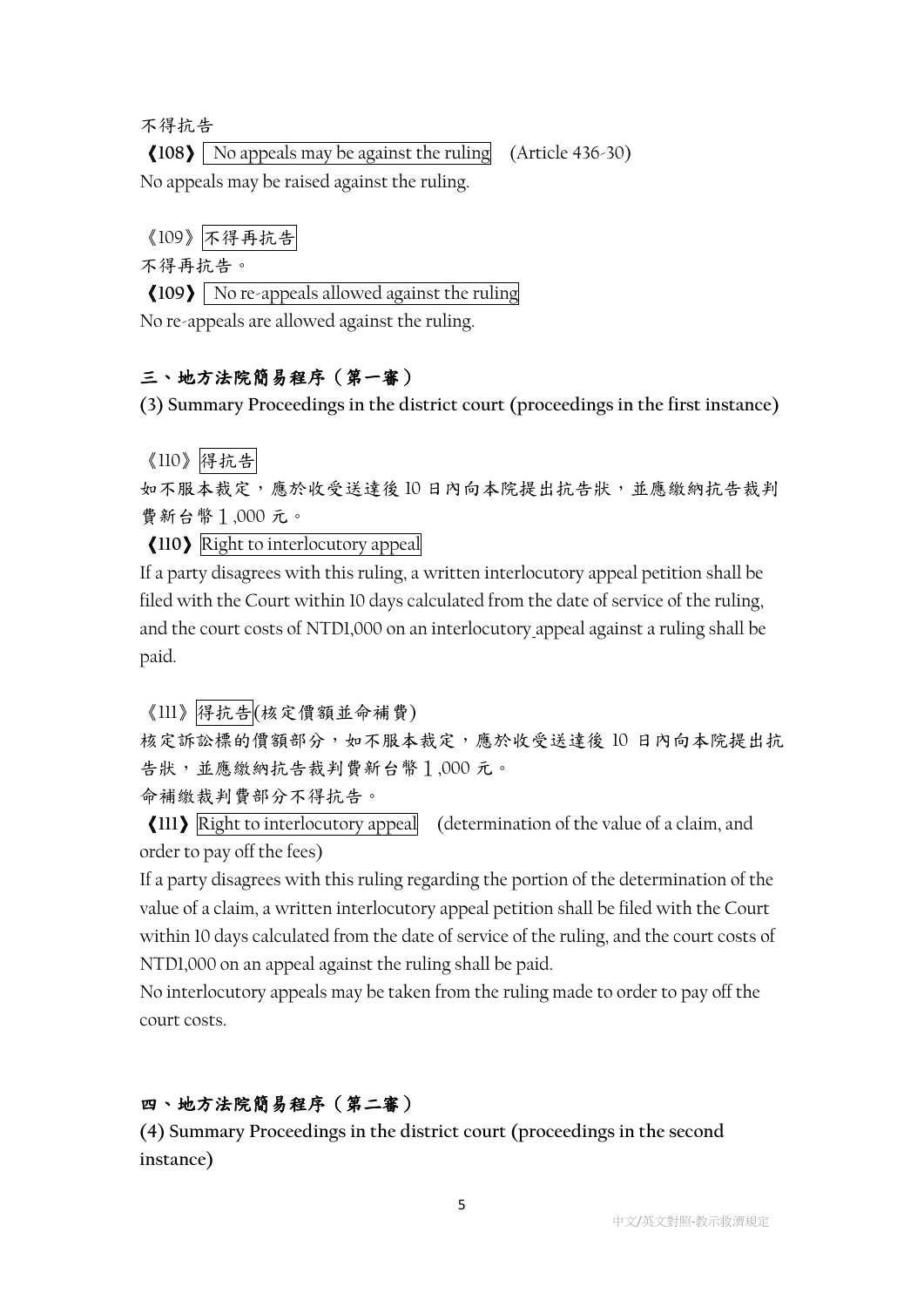《112》得抗告

如不服本裁定,僅得以適用法規顯有錯誤為理由逕向最高法院提起抗告,但須經 本院之許可。

如不服本裁定,應於裁定送達後 10 日內向本院提出抗告狀,其未表明抗告理由 者,應於抗告後 10 日內向本院提出抗告理由書(均須按他造當事人之人數附繕 本)。

抗告時應提出委任律師或具有律師資格之人之委任狀,如委任律師提起抗告者, 應一併繳納抗告裁判費。

不得抗告【同《108》】

《**112**》 Right to interlocutory appeal

If a party disagrees with this ruling, an appeal against this ruling may be filed directly to the Supreme Court only when it is based on the ground that there is a manifest error in the application of the law, provided that such filing is approved by the Court.

If a party disagrees with this ruling, a written interlocutory appeal petition shall be filed with the Court within 10 days calculated from the date of service of the judgement. If the reasons are not set forth in the appeal petition, a written interlocutory petition with reason may be filed with the Court within 10 days after filing the interlocutory appeal. (The number of the written copies thereof to be attached shall all be the same as the number of opposing parties.) When an appeal is filed, a power of attorney retaining an attorney or a person qualified to act as an attorney shall be submitted; If an appeal against a ruling is filed by a retained attorney, the court costs on the appeal shall be paid along with the filing.

No interlocutory appeals may be against the ruling  $\left[$  the same as  $\langle 108 \rangle \right]$ 

《113》得再抗告

如不服本裁定,應於送達後10日內向本院提出再抗告狀(須按他造當事人之人 數附繕本),並繳納再抗告裁判費新台幣 1,000 元。

再抗告僅得以適用法規顯有錯誤為理由,並應提出委任律師或具有律師資格之人 之委任狀。如委任律師提起再抗告者,應一併繳納再抗告裁判費。

不得再抗告【同《109》】

《**113**》Right to re-appeals against rulings

If a party disagrees with this ruling, a written interlocutory re-appeal petition shall be filed with the Court within 10 days calculated from the date of service of the ruling (The number of the written copies thereof to be attached shall all be the same as the number of opposing parties.), and the court costs of NTD1,000 on a re-appeal from a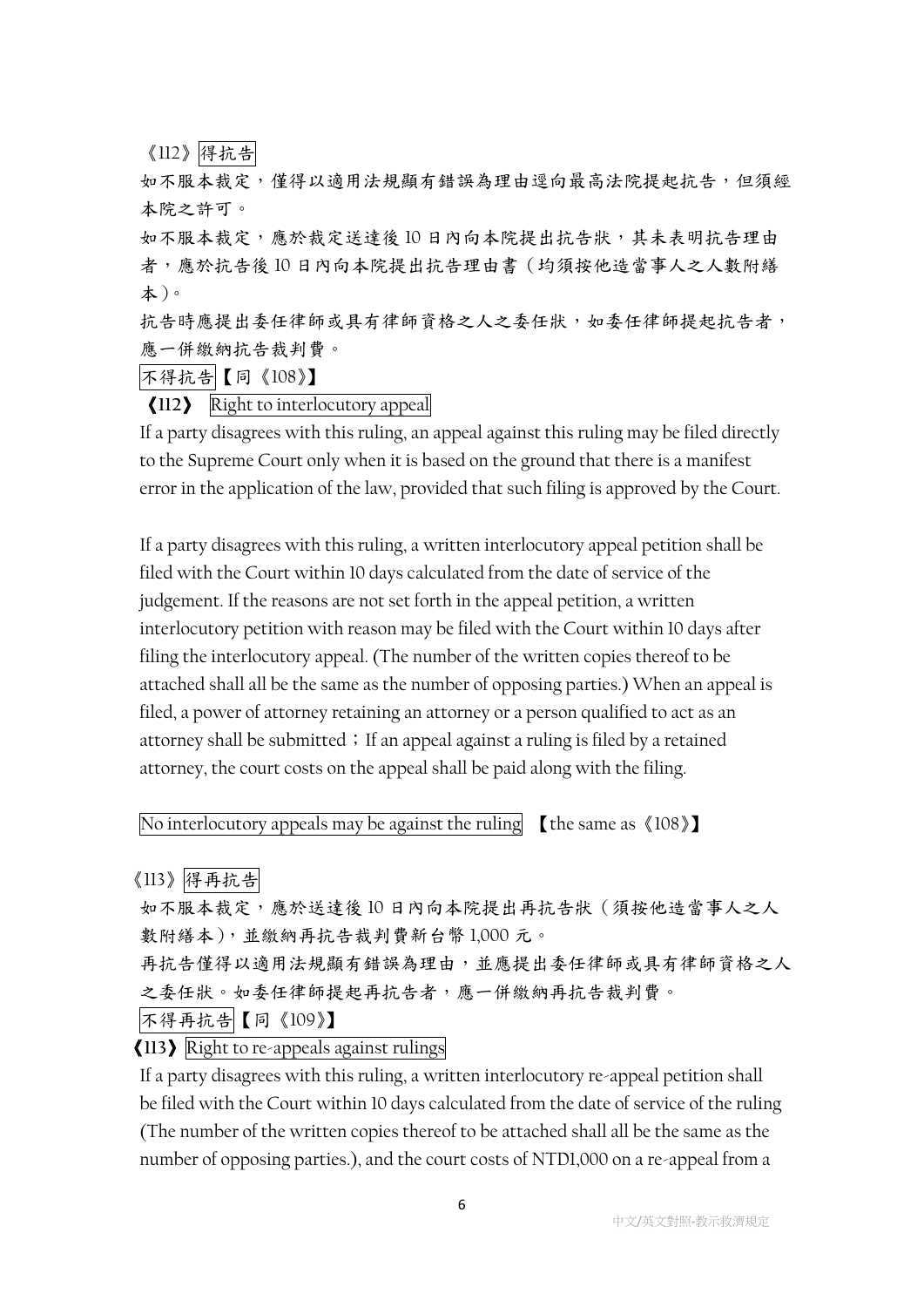ruling shall be paid.

No re-appeals may be taken from this ruling except that it is based only on the ground that there is a manifest error in the application of law in such ruling, and a power of attorney retaining an attorney or a person qualified to act as an attorney shall be submitted; If the petition of a re-appeal against the ruling is filed by a retained attorney, the court costs of NTD1,000 on the re-appeal against the ruling shall be paid along with the filing.

No re-appeals allowed against the ruling 【the same as《109》】

#### 五、地方法院通常程序

**(5) Regular Proceedings in the district court**

得抗告【同《110》《111》】 Right to interlocutory appeal  $[$  the same as  $\langle 110 \rangle$   $\langle 111 \rangle$  ]

得再抗告【同《113》】 Right to re-appeals against rulings  $\left[$  the same as  $\langle 113 \rangle \right]$ 

不得再抗告【同《109》】 No re-appeals allowed against rulings  $\left[$  the same as  $\langle 109 \rangle \right]$ 

#### 六、高等法院

**(6) High Court**

《114》得抗告

如不服本裁定,應於收受送達後 10 日內表明抗告理由向本院提出抗告狀,並應 繳納抗告裁判費新台幣1,000 元。

抗告時應提出委任律師或具有律師資格之人之委任狀。如委任律師提起抗告者, 應一併繳納抗告裁判費。

《**114**》Right to interlocutory appeal

If a party disagrees with this ruling, a written interlocutory appeal petition with reasons set forth therein shall be filed with the Court within 10 days calculated from the date of service of this ruling, and the court costs of NTD1,000 on an appeal against a ruling shall be paid.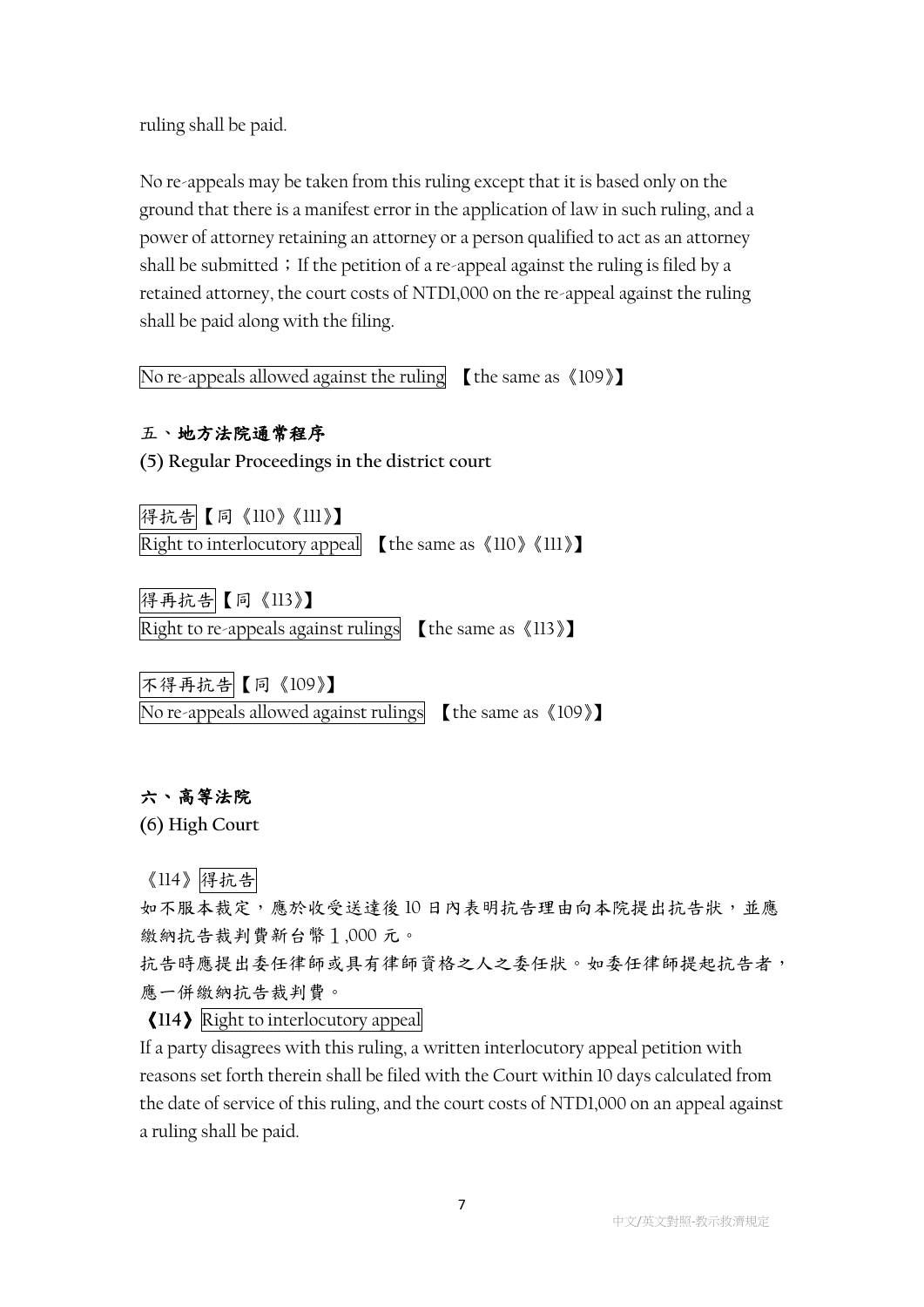When an appeal is filed, a power of attorney retaining an attorney or a person qualified to act as an attorney shall be submitted; If the appeal is filed by a retained attorney, the court costs on the appeal shall be paid along with the filing.

《115》得抗告(核定價額並命補費) 核定訴訟標的價額部分,如不服本裁定,應於收受送達後10日內向本院提出抗 告狀,並應繳納抗告裁判費新台幣1,000 元。 抗告時應提出委任律師或具有律師資格之人之委任狀。如委任律師提起抗告者, 應一併繳納抗告裁判費。

命補繳裁判費部分不得抗告。

《**115**》Right to interlocutory appeal (determination of the value of a claim, and order to pay off the fees)

If a party disagrees with this ruling regarding the portion of the determination of the value of a claim, a written interlocutory appeal petition shall be filed with the Court within 10 days calculated from the date of service of the ruling, and the court costs of NTD1,000 on an appeal against a ruling shall be paid.

When an interlocutory appeal is filed, a power of attorney retaining an attorney or a person qualified to act as an attorney shall be submitted; If the interlocutory appeal is filed by a retained attorney, the court costs on the interlocutory appeal shall be paid along with the filing.

No interlocutory appeals may be taken from the ruling made to order to pay off the court costs.

不得抗告【同《108》】 No interlocutory appeals may be against the ruling  $\left[$  the same as  $\langle 108 \rangle \right]$ 得再抗告【同《113》】 Right to re-appeals against rulings  $\left[$  the same as  $\langle 113 \rangle \right]$ 不得再抗告【同《109》】 No re-appeals allowed against rulings【the same as《109》】

### 參、異議部分

**3. Objections**

《116》得提出異議(第 240 條)

如不服本裁定,得於收受送達後 10 日內向本院提出異議。

《**116**》 Objections may be raised (Article 240)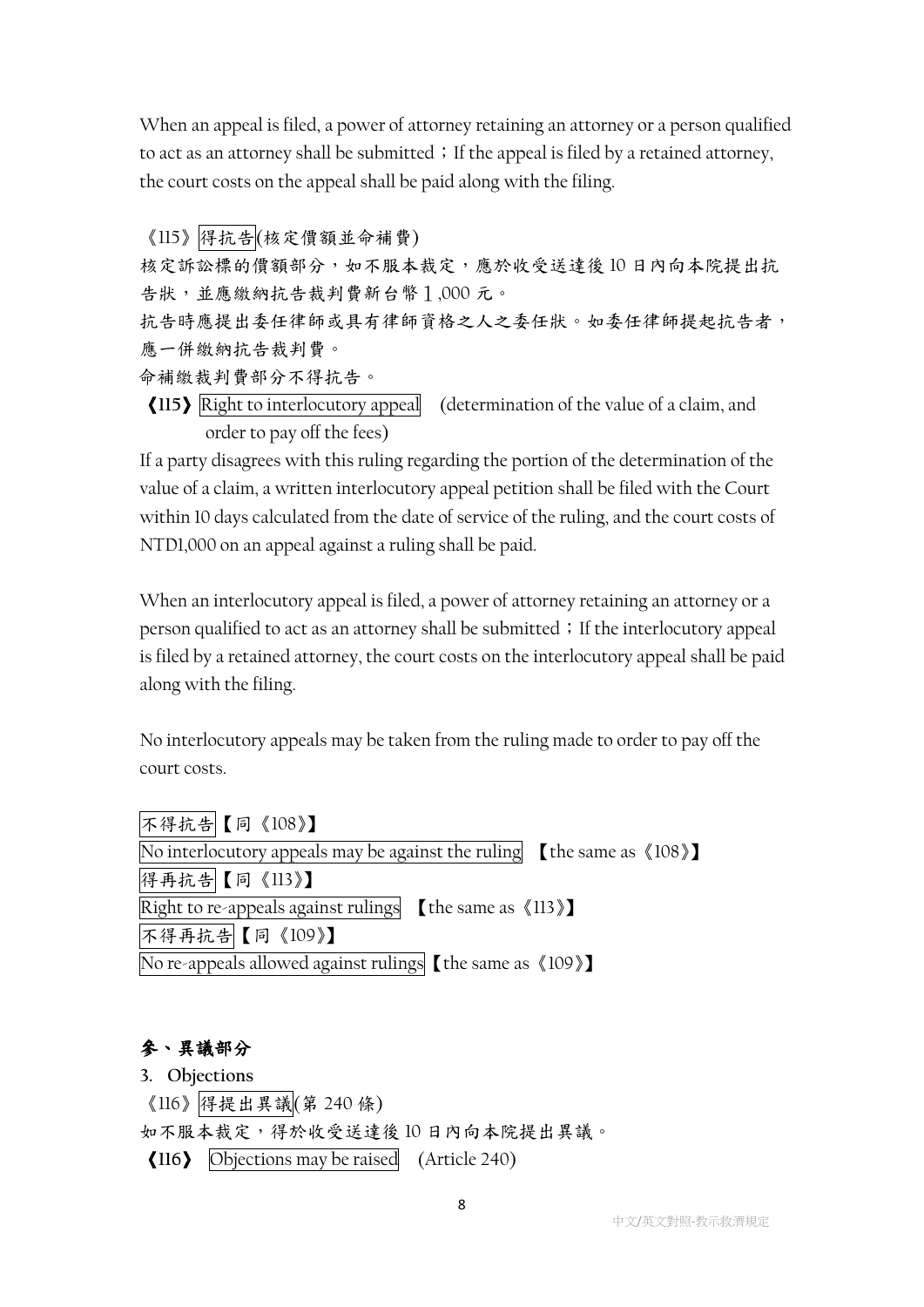If a party disagrees with this ruling, an objection to this ruling may be raised to the Court within 10 days from the day following the service or receipt of the ruling.

《117》得提出異議(第 240 條之 4)

如不服本裁定,得於收受送達後 10 日內向司法事務官提出異議。

《**117**》 Objections may be raised (Article 240-4)

If a party disagrees with this ruling, an objection to this ruling may be raised to the Court Administrator, within the 10 days from the day following the service of the ruling.

《118》民事調解方案(第 418 條)

當事人(及參加調解之利害關係人)得於送達後 10 日之不變期間內提出異議。如 於期間內提出異議,視為調解不成立;未於期間內提出異議,視為已依本方案 成立調解。

《**118**》Proposed resolutions for mediations in civil matters (Article 418) A party (and an interested person intervened in the mediation) may object to the proposed resolution within a 10-day peremptory period following the service thereof. The mediation shall be deemed unsuccessful upon an objection raised to it within the aforementioned period; in cases where no objection is raised within the aforementioned period, the mediation shall be deemed successful in accordance with that proposed resolution.

#### 肆、聲明不服部分(第 484 條第 3 項)

**4. Objections against Rulings** (Article 484, Paragraph 3)

《119》不得聲明不服

不得聲明不服

《**119**》No objection may be raised

No objection may be raised.

#### 伍、消費者債務清理事件

**5. Consumer Debt Clearance Matters**

《120》抗告 《**120**》Interlocutory appeal

《120-1》於債權人會議不同意更生方案之債權人如不服本裁定,應於裁定送達